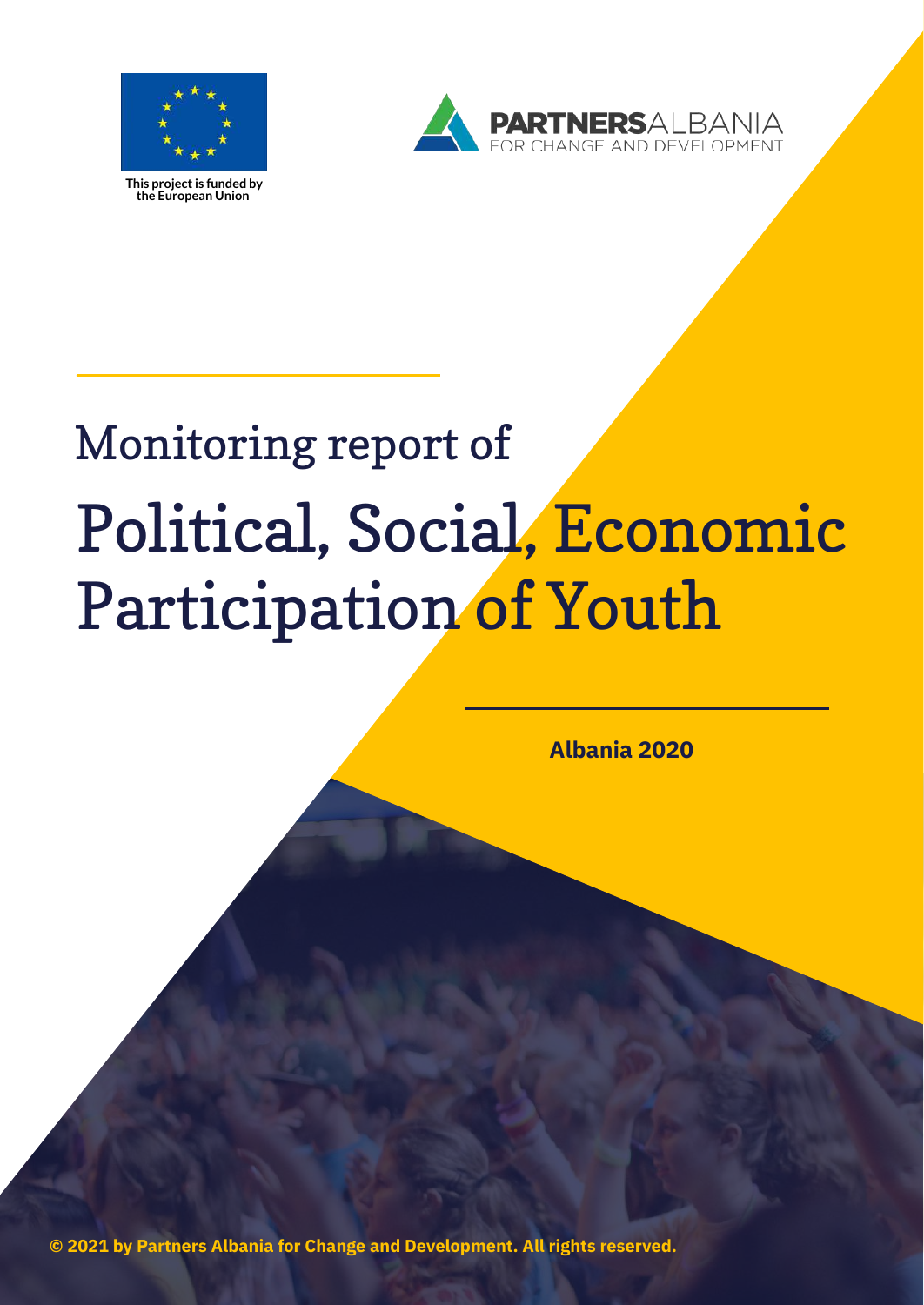

#### Researcher

Era Sherifaj

### Contributor

Jonida Alite

### Design and Layout

Kristina Lato

This monitoring report was prepared as part of the WB&T for EmploYouth project, funded by the European Union. The project is implemented by Ana and Vlade Divac Foundation (Serbia), Prima Association (Montenegro), Youth Alliance (North Macedonia), Partners Albania for Change and Development (Albania), and Community Volunteers Foundation (Turkey).

This document has been produced with the financial assistance of the European Union. The contents of this document are the sole responsibility of Partners Albania for Change and Development and can under no circumstances be regarded as a reflection of the position of the European Union.

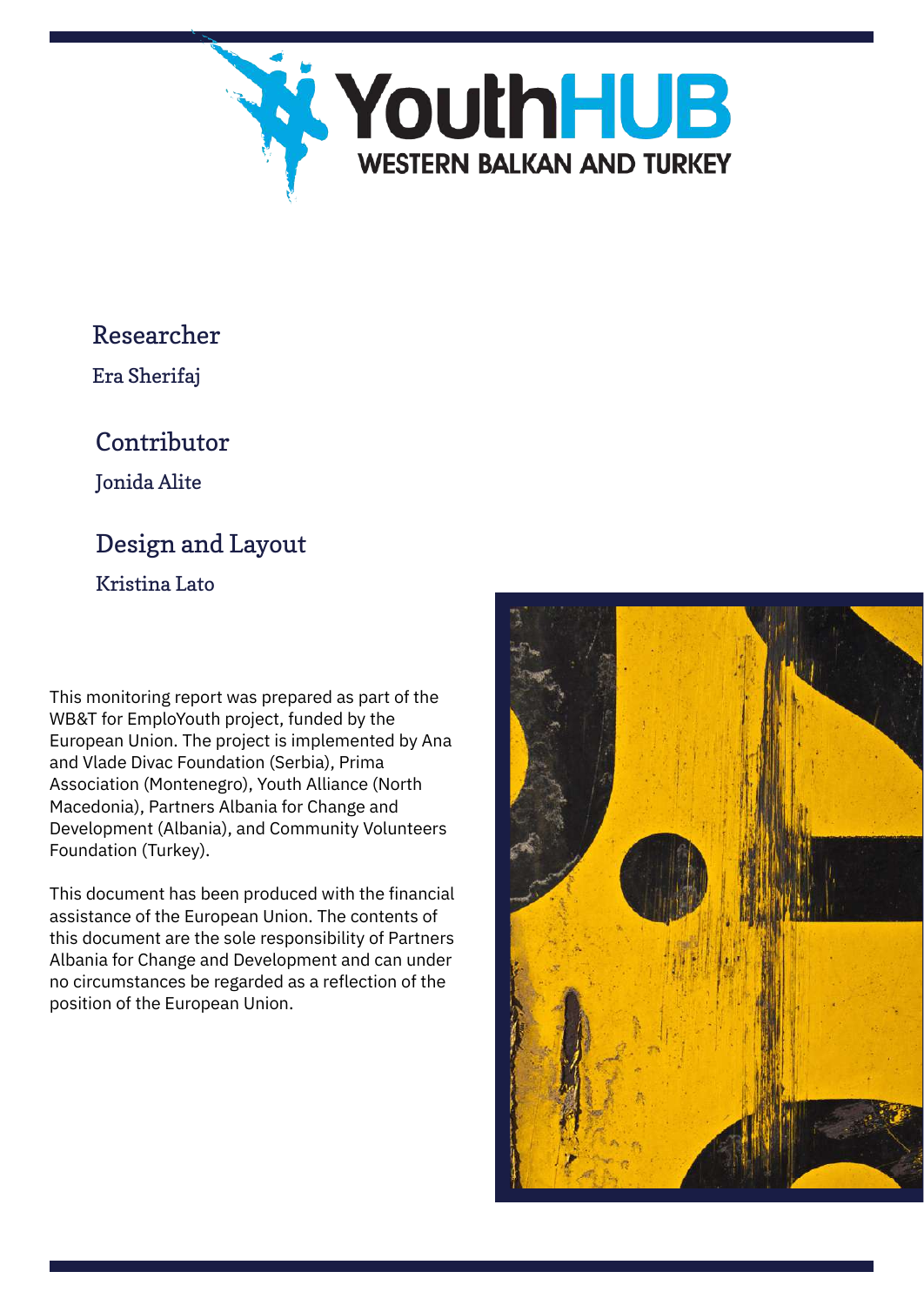

# Inside this Report



Data on Political, Social and Economic Participation of Youth

Page 5



Comparisons of data during 4 years of monitoring

Page 11



Policy recommendations and issues for advocacy

Page 12



COVID -19 impact on youth participation

Page 15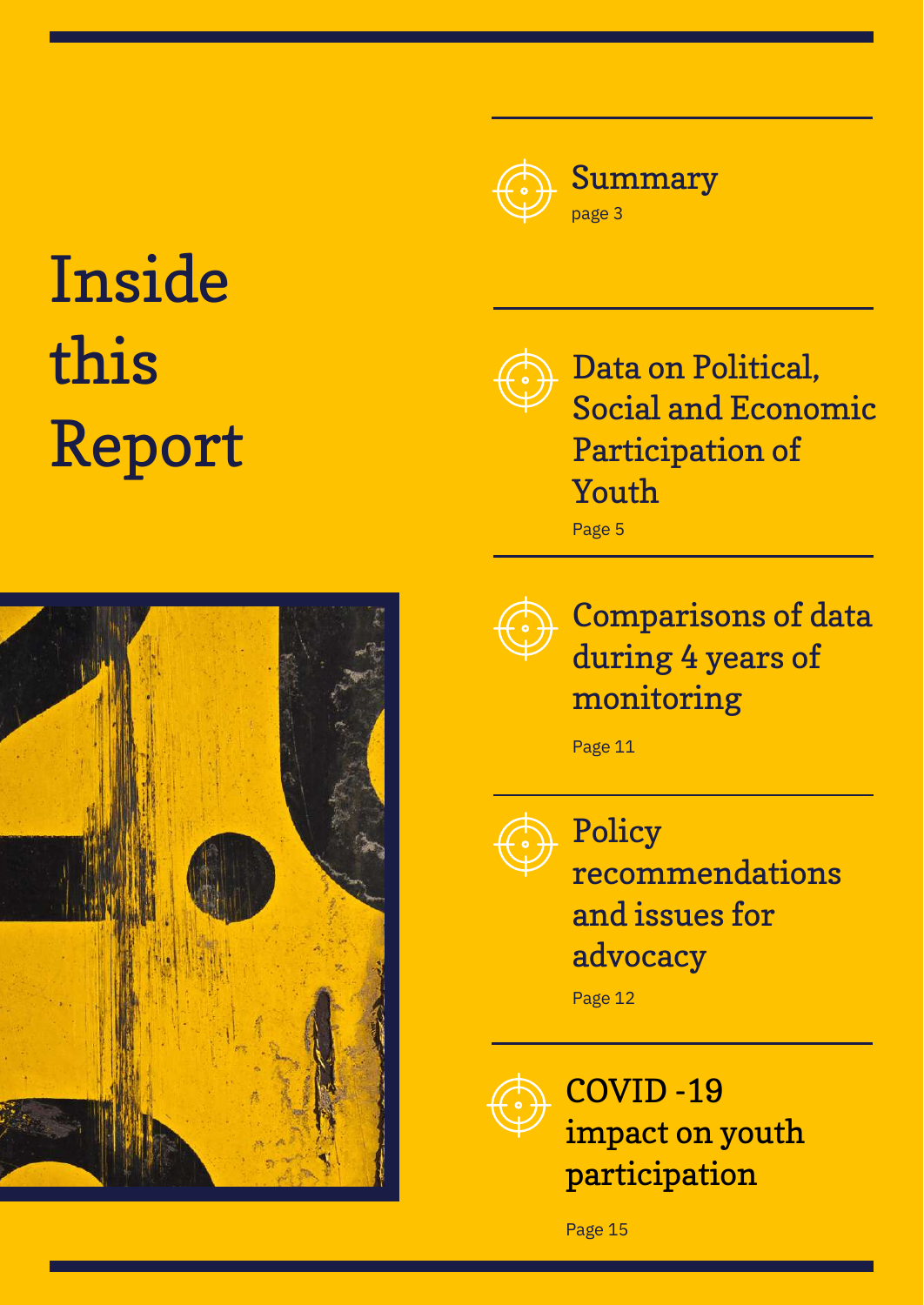

Partners Albania in the framework of the project WB&T for EmploYouth implemented in partnership with "Ana I Vlade Divac" Foundation in Serbia, Youth Alliance in Macedonia, "Prima" organization in Montenegro, and "Community Volunteers Foundation" in Turkey, prepares an annual monitoring report aiming to analyze and give an overview of the state of affairs regarding youth`s political, social and economic participation in these 5 countries.

The monitoring report was first published in 2016 as part of Youth Bank Hub for WB&T initiative. This report provides a brief description of the current data on political, social, and economic participation of youth in Albania based on a set of predefined indicators. Taking into consideration that this is the fifth annual report, some significant data comparison is provided for the time period 2016-2020.

The report data are collected through desk research and official request for information sent to responsible institutions such as the Ministry of Finance and Economy, Ministry of Education, Sports and Youth, Ministry of Health and Social Protection, General Directorate of Taxation, General Directorate of Prisons, National Institution of Statistics and Albanian municipalities.

The monitoring report is the guide for evidence-based policy recommendations and advocacy initiatives of the network for future actions regarding youth state of affairs on political, social, and economic participation.

This report data are also included in the regional annual report of the Youth Hub Network reflecting comparative data from the 5 country reports.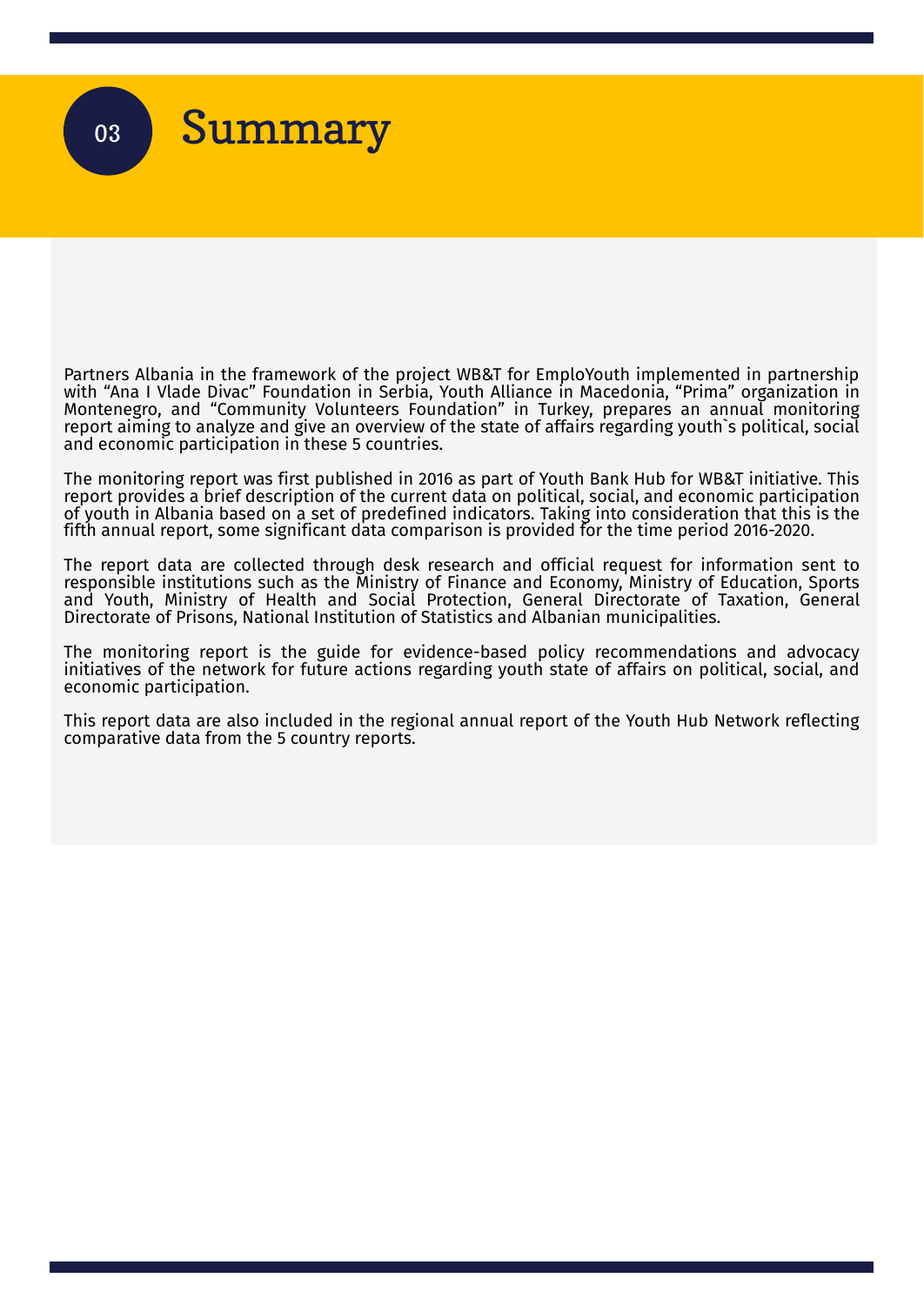"Several data which are neither measured nor updated and institutions non-responsiveness remains an issue to be addressed"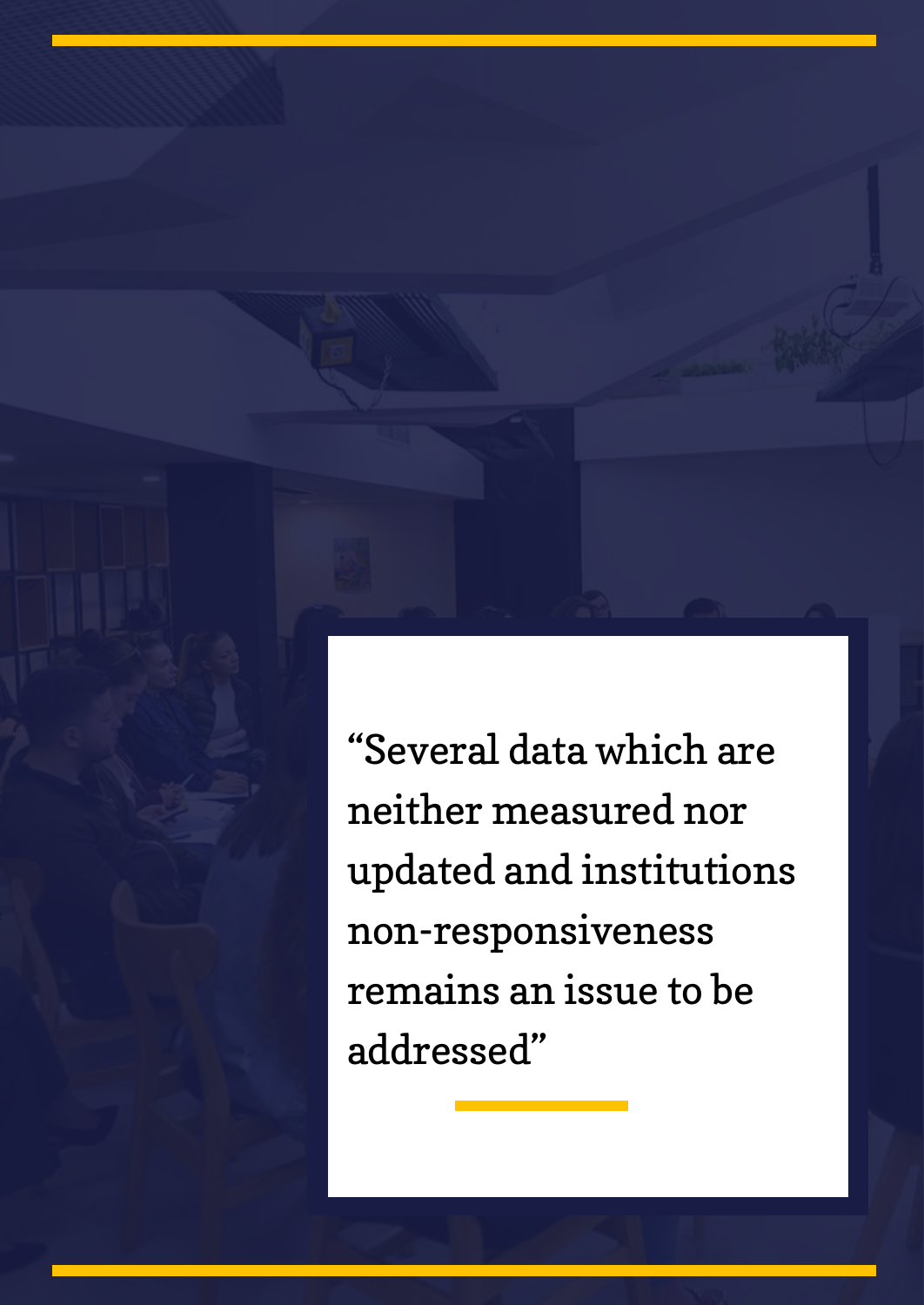### Data on Political Participation of Youth 05

| <b>INDICATORS</b>                                                                                                  | <b>TOTAL</b> | <b>FEMALE</b> | <b>MALE</b> | <b>YEAR</b>       |  |
|--------------------------------------------------------------------------------------------------------------------|--------------|---------------|-------------|-------------------|--|
| Young ministers in<br>government                                                                                   | 0%           | $0\%$         | 0%          | $2020^1$          |  |
| Young deputy ministers<br>in government                                                                            | 3%           | 3%            | $0\%$       | $2020^1$          |  |
| Young MPs in the<br>parliament                                                                                     | 4%           | 3%            | 1%          | $2020^{1}$        |  |
| <b>Young mayors</b>                                                                                                | $0\%$        | $0\%$         | $0\%$       | $2020^{1}$        |  |
| <b>On-line tools for</b><br>information and<br>participation in decision<br>making of government and<br>parliament | 98%          |               |             | $2020^1$          |  |
| <b>On-line tools for</b><br>information and<br>participation in decision<br>making of municipalities               | 74%          |               |             | $2020^{1}$        |  |
| <b>Existence of youth</b><br>structure<br>(councils/parliaments/uni<br>ons) on national level                      | $0\%$        |               |             | $2020^2$          |  |
| <b>Existence of youth</b><br>structure<br>(councils/parliaments/uni<br>ons) on local level                         | 46.0%        |               |             | 2020 <sup>3</sup> |  |

[1] Desk Research [2] Request for Information to the Ministry of Education, Sports and Youth [3] Request for Information to the 61 Municipalities of Albania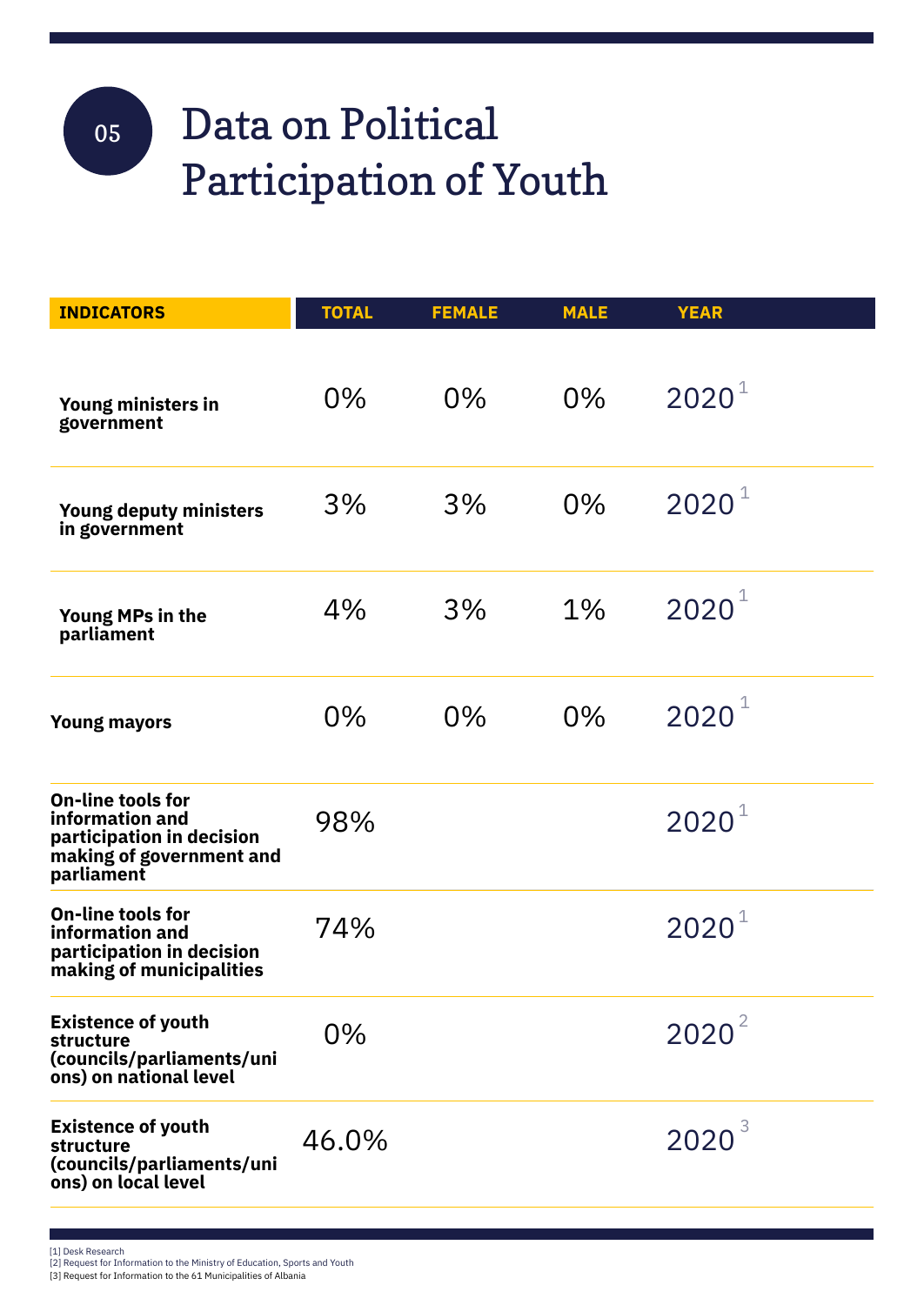"2020 marks the highest percentage of online tools usage through the years "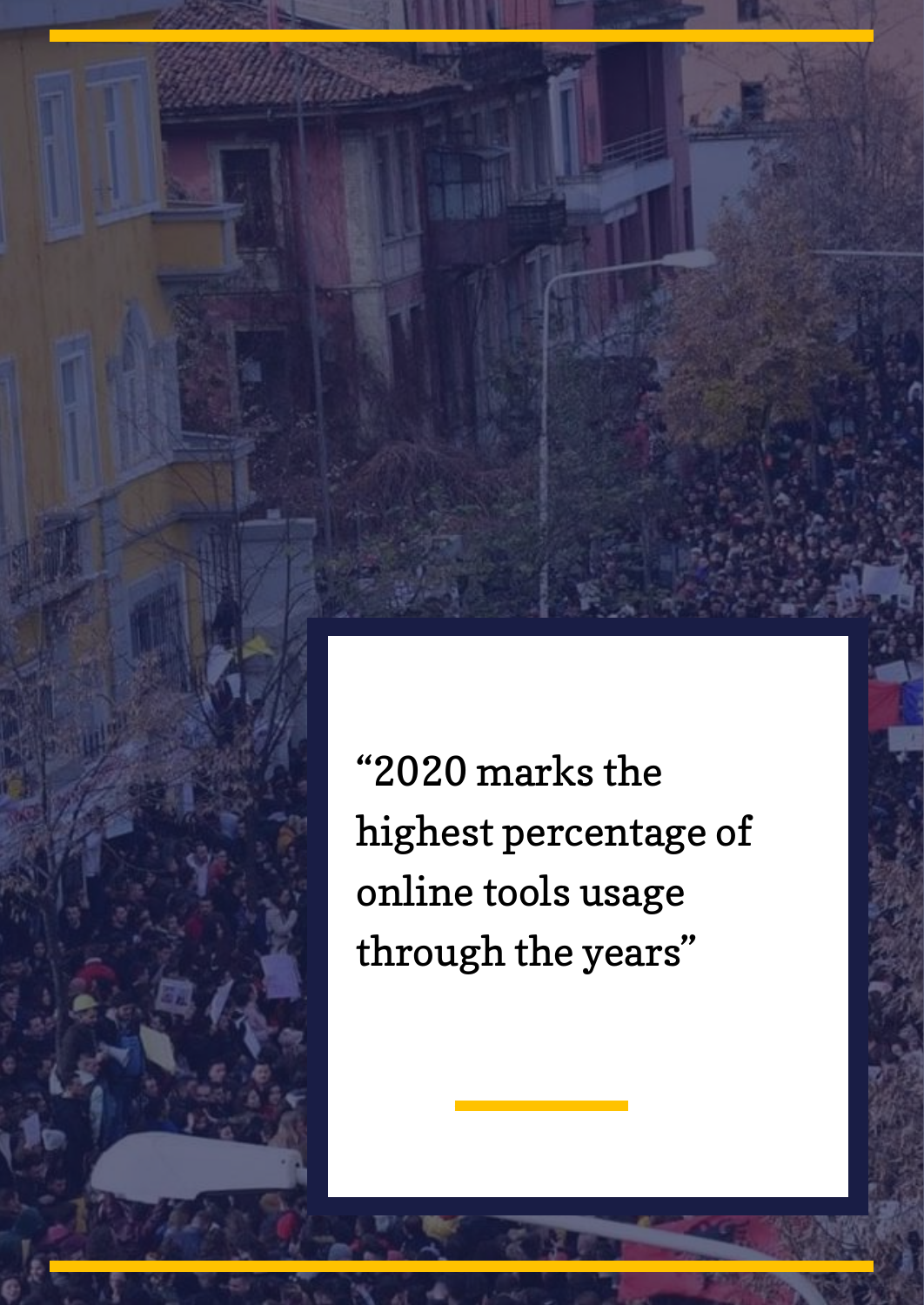## 07

### Data on Social Participation of Youth

| <b>INDICATORS</b>                                                                                                                                                                               | <b>TOTAL</b> | <b>FEMALE</b> | <b>MALE</b> | <b>YEAR</b>                    |
|-------------------------------------------------------------------------------------------------------------------------------------------------------------------------------------------------|--------------|---------------|-------------|--------------------------------|
| Young people at risk of<br>poverty                                                                                                                                                              | No data      |               |             | 2020 <sup>4</sup>              |
| The percentage of young<br>poor people (the young<br>people who lives under the<br>line of poverty) (No of young<br>poor people / no of young<br>people)                                        | No data      |               |             | $2020^{\circ}$                 |
| Young people in prisons                                                                                                                                                                         | 30%          | $0\%$         | 30%         | $2020^{5}$                     |
| Young people part of social<br>welfare system (who receive<br>financial support in Social<br><b>Protection System) divided</b><br>with the young people who are<br>in the social welfare system | No data      |               |             | $2020^{\circ}$                 |
| <b>Dropout from the</b><br>secondary education                                                                                                                                                  | 1.8%         | 0.9%          |             | $2.8\%$ 2019-2020 <sup>2</sup> |
| Young people enrolled in<br>tertiary education                                                                                                                                                  | 91.6%        |               |             | $2019 - 2020^7$                |
| Young people graduated<br>from tertiary education                                                                                                                                               | 25%          | 28%           | 22%         | $2019 - 2020$                  |

[4] Partners Albania sent a request for information to the National Institute of Statistics but they responded that this data is not measured for 2020

[5] Request for Information to theGeneral Directorate of Prisons

[6] Partners Albania sent a request for information to the Ministry of Health and Social Protection but the Ministry did not reply.

[7] Request for Information to the National Institute of Statistics (INSTAT)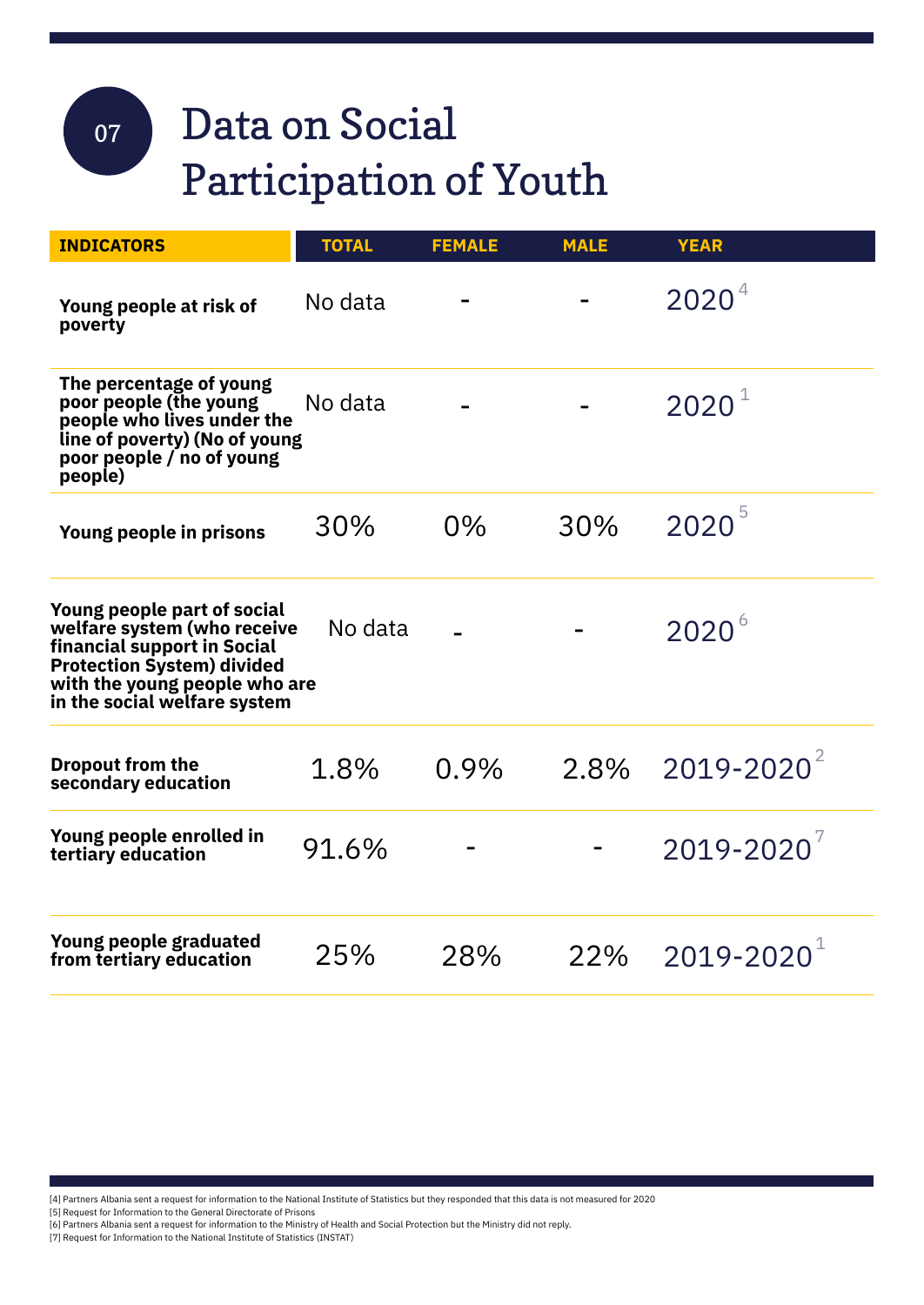"The number of students who dropout from secondary education is halved compared to five years ago "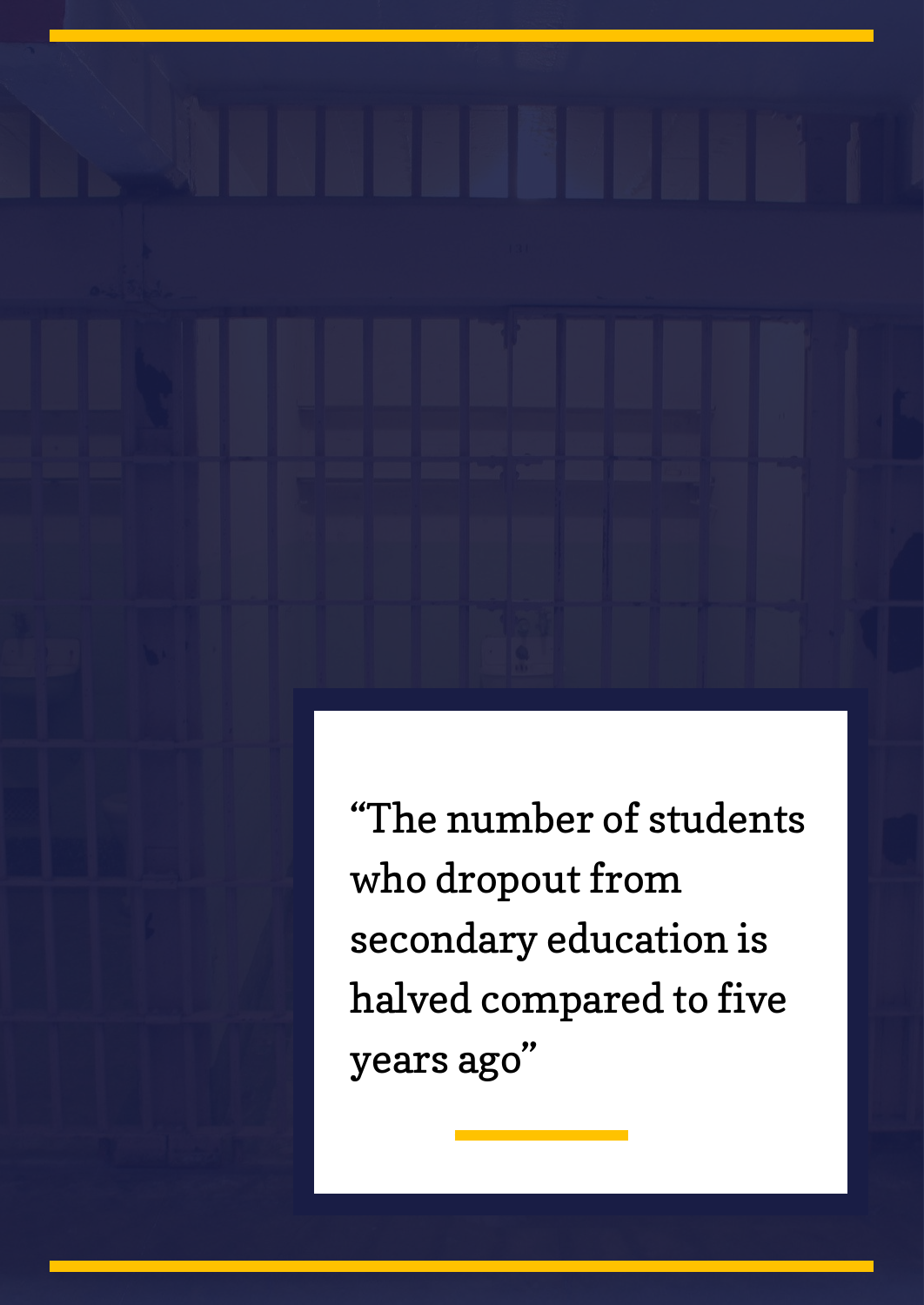### Data on Economic Participati on of Youth 09

| <b>INDICATORS</b>                                                                         | <b>TOTAL</b> | <b>FEMALE</b> | <b>MALE</b>                      | <b>YEAR</b> |
|-------------------------------------------------------------------------------------------|--------------|---------------|----------------------------------|-------------|
| <b>NEET</b> rate                                                                          | 27.9%        | 30%           | 25.8% 2020 <sup>8</sup>          |             |
| Youth unemployment<br>rate                                                                | 20.9%        |               | $21.1\%$ 20.8% 2020 <sup>7</sup> |             |
| Long-term youth<br>unemployment rate                                                      | 11.4%        | 10.2%         | $12.6\%$ 2020 <sup>7</sup>       |             |
| <b>Youth Labor force</b><br>participation rate                                            | 52.1%        |               | 44.7% 59.3% 2020                 |             |
| <b>Youth Employment rate</b>                                                              | 41.2%        |               | $35.3\%$ 46.9% 2020 <sup>7</sup> |             |
| Young people that started<br>their own business with<br>the financial support of<br>state | 3%           |               |                                  | 2020        |
| Self-employed young<br>people                                                             | 18.5%        | 16.5%         | 20.5% $2020^1$                   |             |

[8] Instat- Albania in Figures 2020

[9] Request for Information to the Ministry of Finances and Economy and Ministry of Agriculture and Rural Development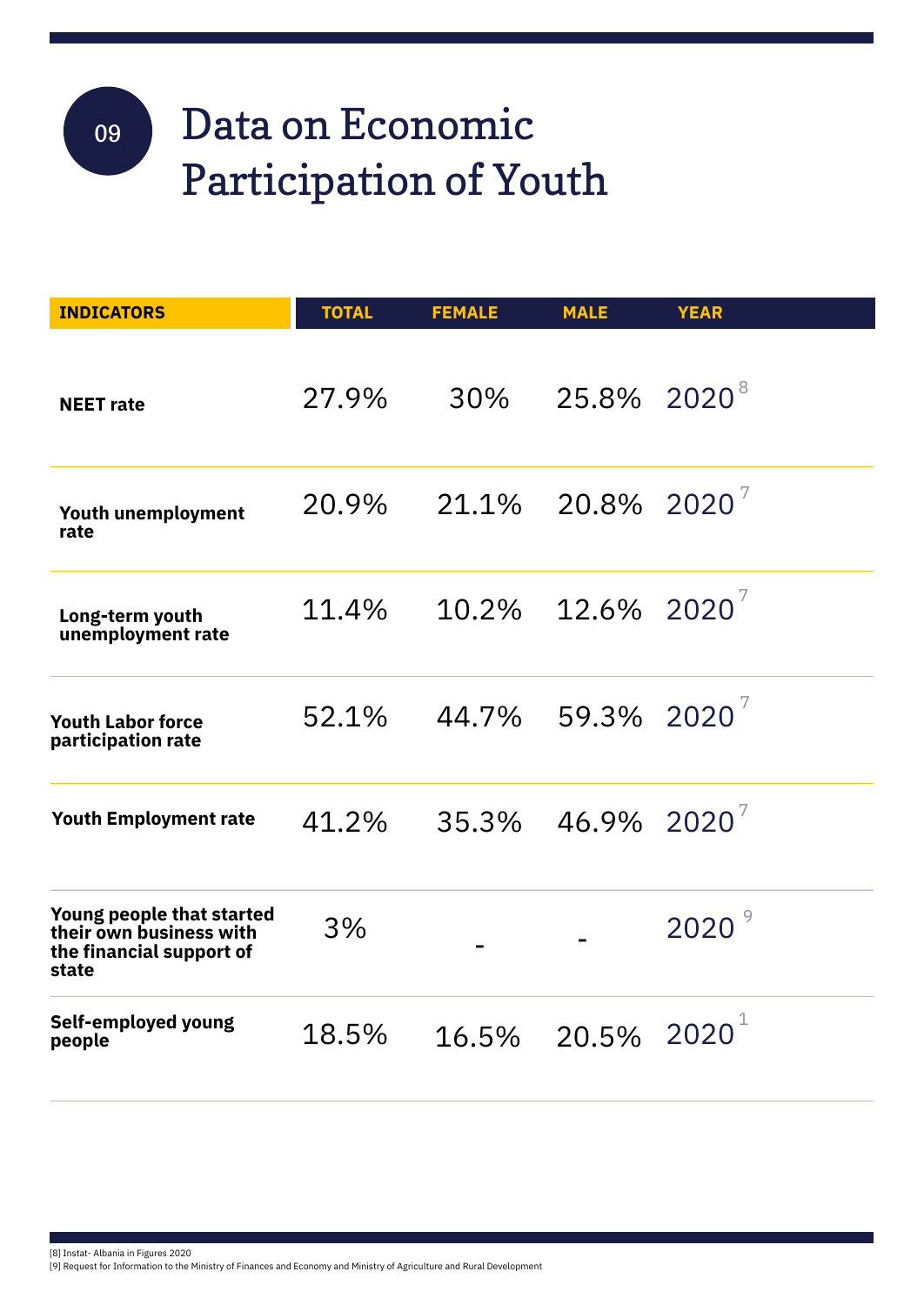"In the last five years the number of youngsters that started their own business with the support of state has decreased by 51.5%"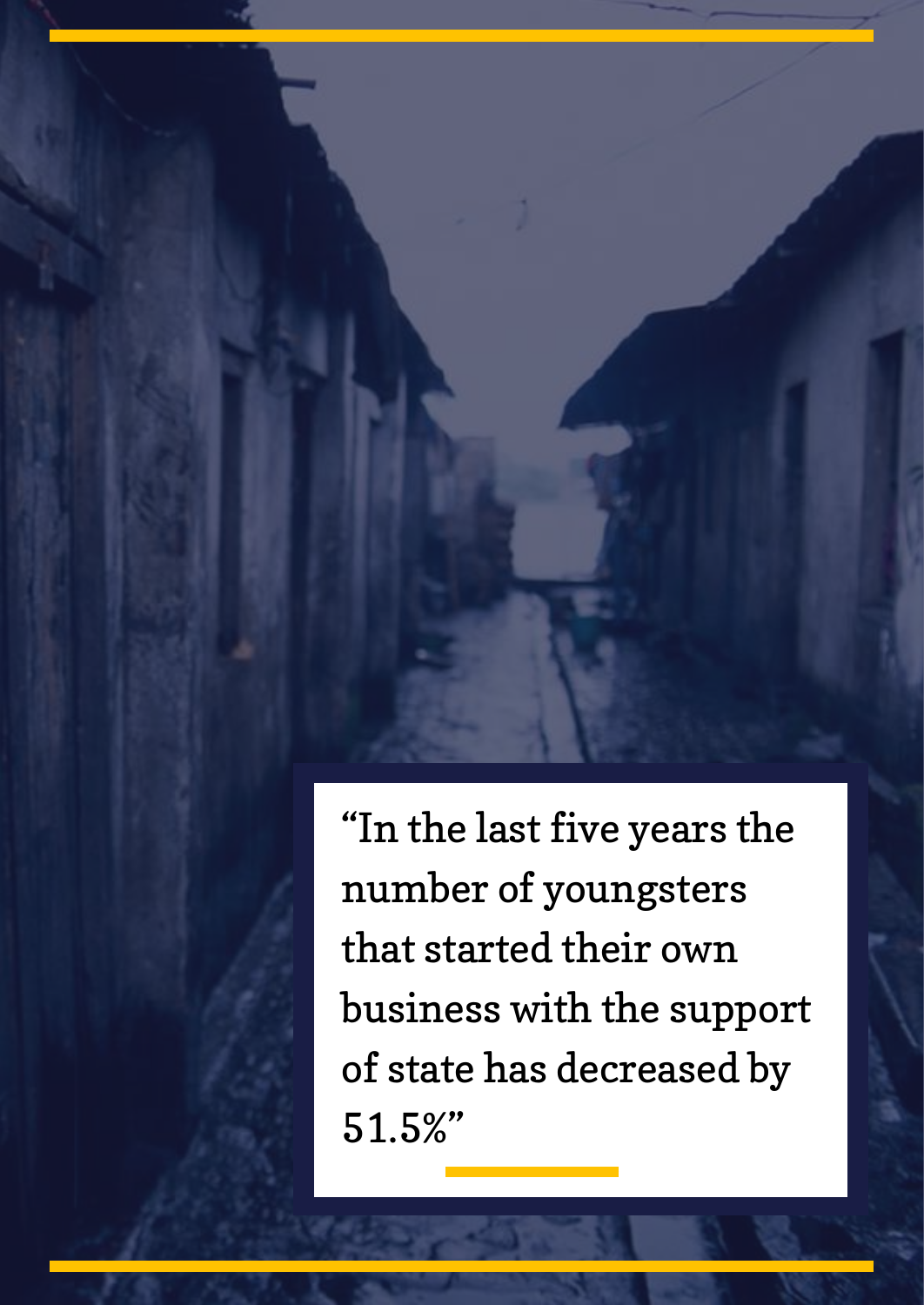## Comparisons of data during 114 years of monitoring

Overall several indicators have changed positively and negatively through the years, but compared to data reported in the first index, five years ago, there is a noticeable improvement.

Some of the indicators in the **political participation dimension** have remained the same. *The number of young ministers in government* and the *existence of youth structures at the national level* have shown no progress through the years and remained unchanged at 0%. While *the number of young deputy ministers in government* and *youth structures at the local level* has reached its highest level in 2019 respectively at 7% and 57.4%, in 2020 both indicators have decreased, especially youth structures by 11.4% compared to the previous year. *The number of young mayors* has been constant till 2018, but in the last two years, a serious change is noticed, with the rate decreasing from 6% to 0%.

2020 marked the highest percentage of online tools used through the years. *The online tools for information and participation in the decision-making* at government and parliament levels were increased by 18.7% in 2020. *The online tools for information and participation in the decision-making at the local level* have also shown a positive increase through the years with the highest percentage at 74% in 2020.

Data for the **Social Participation Dimension**, specifically indicators such as *young people at risk of poverty*, the percentage of *poor people*, and *young people part of the social welfare system*, are lacking because these indicators are either not measured by the relevant institutions, or they have failed to provide information.

Data on *young people in prison* indicate a relevant decrease in the last two years with an average of 9%, with 2020 showing the lowest percentage of young people in prison since 2016.

Education indicators show significant improvement compared to the first year of the monitoring index, especially dropout from secondary education, which is the only indicator that has decreased through all the years, with the lowest value in 2020 at 1.8%.

The rate of *young people enrolled in tertiary education* has had a slight and constant change at the range of 90% till 2018, but in 2019 was noticed a significant decrease of 25.5%, which was considerably improved in 2020 with a rate of 91.6%. *Young people graduated from tertiary education* has shown an increasing trend with an average of 2% through 4 years (2016-2019), while in 2020 for the first time this indicator shows a decrease of 1.70% compared to 2019. In comparison with young men, young women are more devoted to education and have a lower ratio of dropout from secondary education and a higher ratio of graduation from tertiary education.

In terms of **economic participation dimension,** certain changes in indicators have accompanied the year 2020, such as *NEET*, which has had a decreasing trend with small percentages through the years with the highest decrease in 2019, but in 2020 it is noticed a slight improvement by 1.3%.

*Youth unemployment* and the *long-term unemployment rate* are the indicators that have shown a decrease in all the years. *Youth employment rate* and *youth labor force participation rate* show an increase respectively by 8.8% and 6.4% in comparison to 5 years ago.

The indicator which has marked a significant decrease (51.5%) is *young people that started their own business with the financial support of the state*. The number of *self-employed youngsters* has increased by an average of 9.13% these last two years, after a significant decrease of 17.40 % in 2018.

Young men continue to have a better inclusion than young women in youth employment rate, youth labor force participation, NEET, youth unemployment rate, and self-employment. While young women have a better performance compared to men in long-term unemployment rate indicator.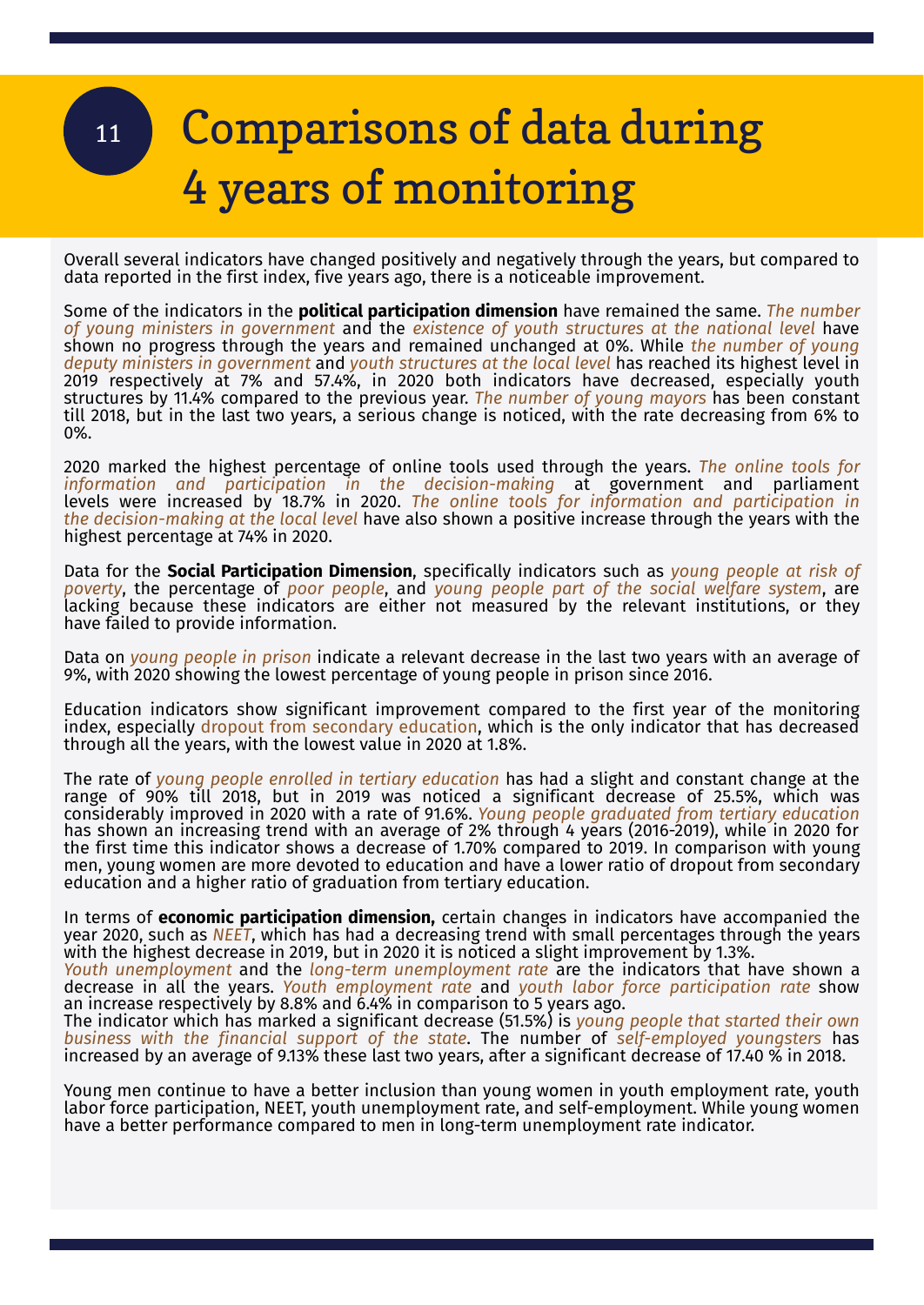### Policy recommendations and issues for advocacy 12

This session provides several policy recommendations per each dimension, which should be addressed by institutions and actors working in the respective fields.

In the fifth consecutive year of monitoring, the lack of statistical data on the social participation of youth remains still an issue.

**YOUTH POLITICAL PARTICIPATION**

- The pandemic situation and the lack of experience of municipalities in creating the *youth structures* have led to a decrease in their number during 2020. Most municipalities cooperate with civil society organizations for the creation of these structures but it is necessary to create a guiding manual (best practices of other municipalities as an example) which would facilitate and unify the way of organization and functioning of these structures in all municipalities.
- In 2020 there were no elections and the representation of *young MPs in the parliament* continues to remain the same as last year with 4%, while the number of *young mayors* continues to remain at 0% in 2020, same as 2019, also due to the non-participation of opposition parties in local elections of 2019.
- There is a significant increase in terms of *online tools used for information and participation in the decision-making* at both national and local levels. However, some of the web pages of public institutions can not be reached, and some others lack the necessary information they should provide, or the information is outdated. In this context ministries and municipalities should update their websites and social media accounts as well as share more information to their citizens and provide them the possibility to participate in different activities and processes.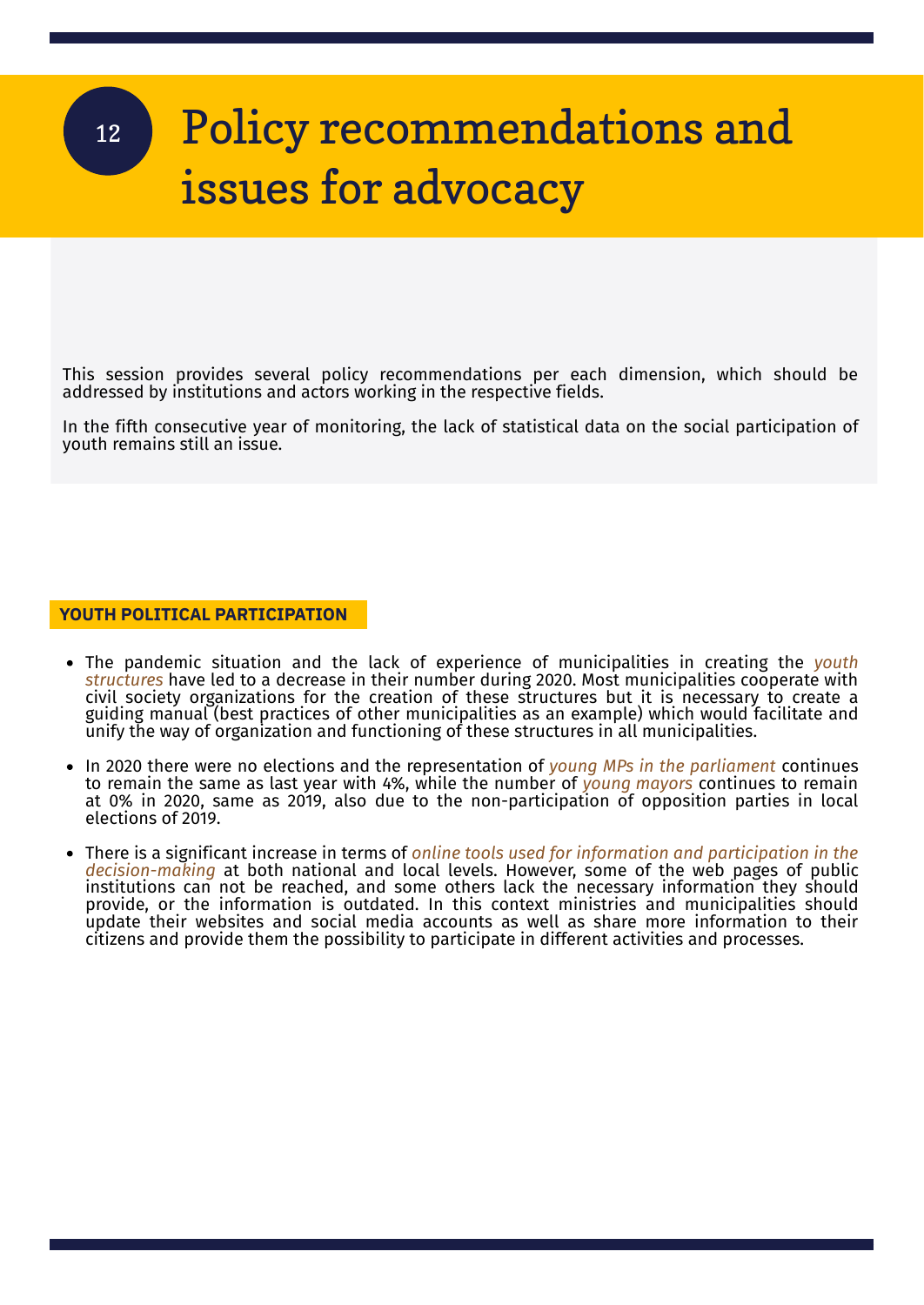

- Taking into consideration that during 2020 all educational program was conducted online, there have been many problems in the strategy and infrastructure used. As the pandemic continues, it is important to create curricula that are easily understood by students and transmitted through online platforms. Technology played a key role during this period, therefore education and training in the field of technology, and equipping schools with the necessary tools and facilities are important.
- $\bullet$  Schools should cooperate more with the civil society organizations to develop training on various topics, such as youth rights, involvement in decision-making, project writing, which would enhance students' skills beyond the curriculum.
- Ministry of Education, Sports and Youth should apply specific programs for youngsters from marginalized groups, to help them continue their studies.
- A special focus should be given to the establishment of career guidance centers in high schools, with qualified and professional staff aiming to orient youngsters in the selection of their career paths.
- Respective institutions, municipalities, and the Ministry of Education, Sports and Youth should create more public entertainment spaces dedicated to cultural and sports activities, in all cities.
- It is essential that responsible institutions identify *young people at risk of poverty* and *young poor people* and assist them to improve their situation and prevent their emigration.
- Enhancement of education curricula, student-professor relationship, extracurricular activities, presence of career guidance specialists and psychologists, are among elements that engage youngsters and help keep them away from crime and illegal activities.
- For *youngsters in prison*, it is necessary the establishment of reintegration programs tailored to their needs. Training on various topics, information technology courses, and vocational training of their interest would be very valuable for the development of their life skills needed for the labor market. Continuous information on what is happening and what are the major developments at the local, national and global levels remains important.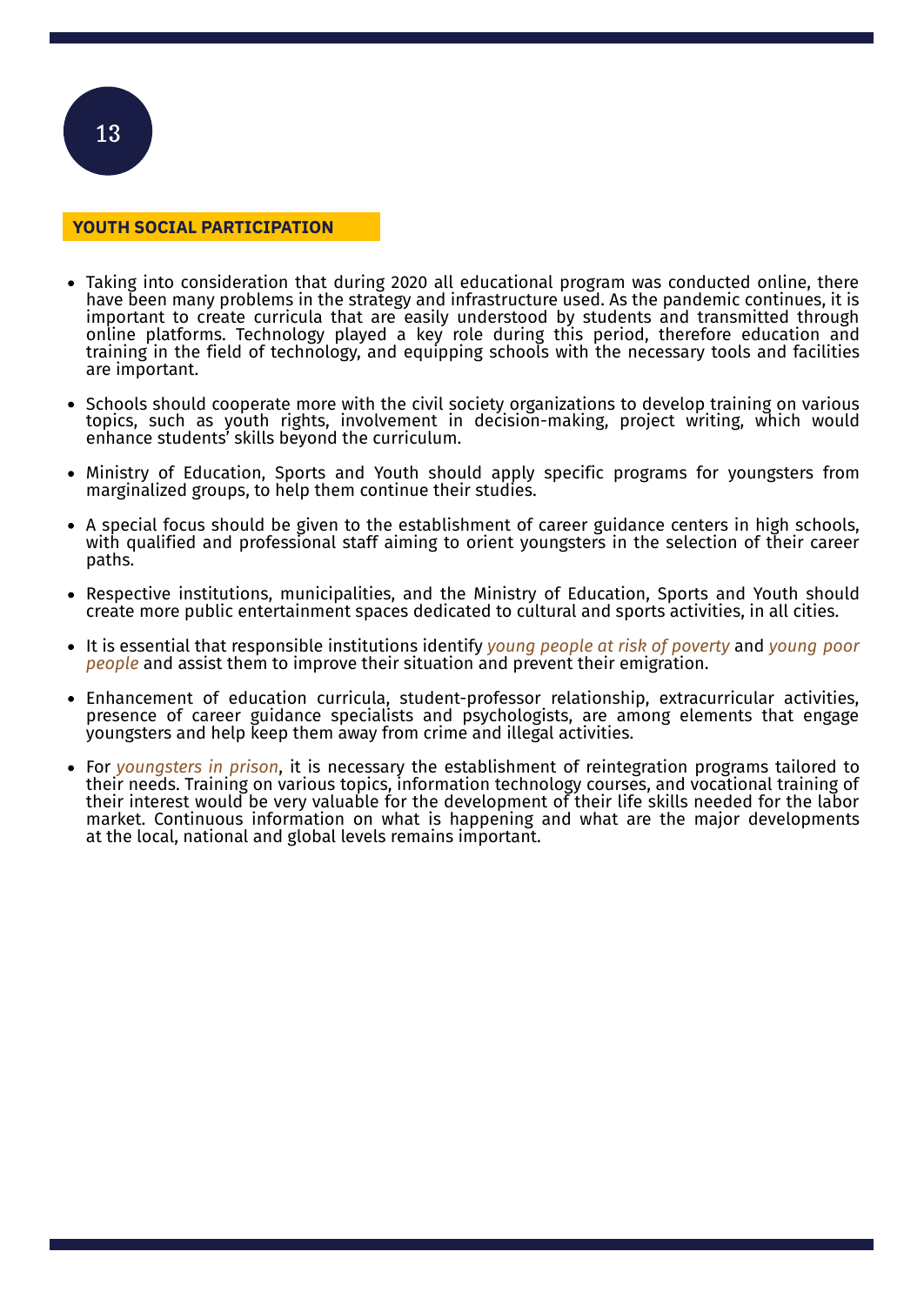

#### **YOUTH ECONOMIC PARTICIPATION**

- The *NEET rate* in 2020 showed an increase of 1.3% compared to 2019. In order to reduce the high level of NEET rate, respective institutions play an important role by identifying the youth groups in NEET, analyzing their problems, and taking actions to engage youth in education, training, and later in employment through various supporting programs.
- One other advocacy issue is the strengthening of the mechanisms for job search and access through the enhancement of informative online tools. The establishment of a platform that collects all vacancies by public and private institutions in Albania would positively contribute to the decrease of the *youth unemployment rate*.
- To match demand and supply in the labor market and align students' interests with market needs, it is necessary the establishment of career guidance centers that provide counseling, research the needs of the market, and orient students towards the jobs of the future.
- According to data from the Ministry of Finance and Economy, the Albanian Investment Development Agency has not provided financial grants for the period January – December 2020. Only 3% of the grant support given by the Agency for Agricultural and Rural Development was awarded to youngsters. It is obvious that the lack of funds provided by the state continues to be an issue. It is important to provide more access to finance for young entrepreneurs by both central and local governments. There is not only the need to establish more start-up funds but also to promote all the financial schemes available for young entrepreneurs in Albania. In addition, the information should be accessible by all youngsters living in urban and rural areas, accompanied by more transparency for the usage of these funds.
- However, in Albania operate many local and foreign organizations which assist young entrepreneurs with financial support, and mentoring to further develop their skills. The government is working for the creation of the first Techno Park in Albania, which will allow all small-medium businesses to work in a mutual area, but this does not eliminate the need for a professional incubator and accelerator on the national level, which will offer packages that include access in funds, training & mentoring programs, networking opportunities, exposure to international markets, business angels and impact investment schemes.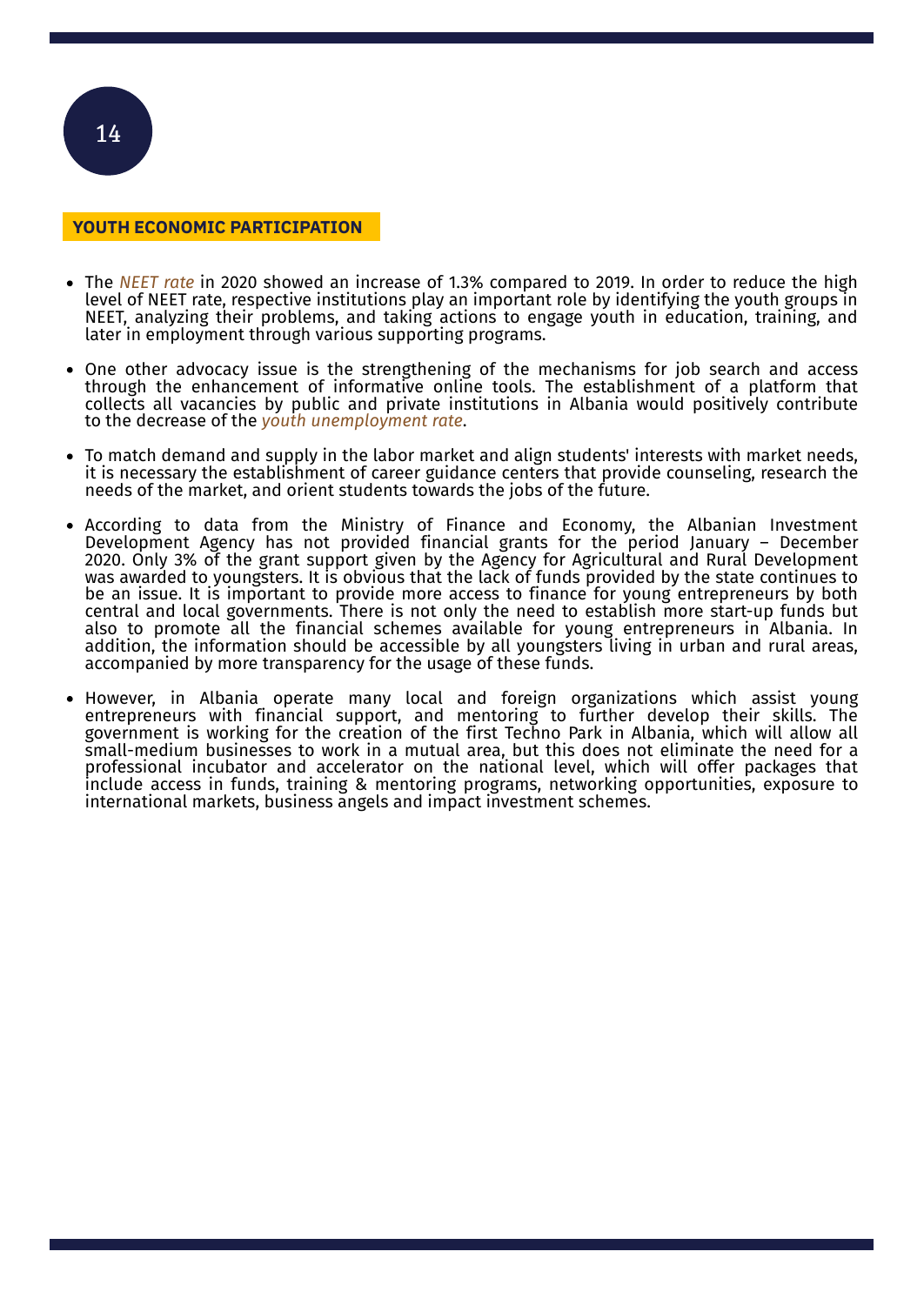### COVID-19 Impact on Youth Participation 15

COVID-19 has influenced the lives of young people in Albania and worldwide, affecting their economic, social, and political participation.

Since the closure of schools in March 2020, around 572,000 students from preschool to higher education shifted to online education, which limited the social interaction of in-school youth. Access to online learning was also a major problem as an estimated 11,000 students, mainly those living in rural areas, couldn't attend online learning due to lack of internet access or digital devices. Also, when considering children with learning difficulties and disabilities, 1 in 2 children with disabilities could not assess education activities online.<sup>10</sup> There has been a decrease of 1.7% compared to 2019, in the number of graduates due to difficulties in the process of developing online learning.

Due to the quarantine period and restrictive measures for the gathering and movement of people, according to the information provided by the municipalities, the number of youth centers and together with them the youth activation and activities have decreased by 11.4% compared to 2019. Municipalities used online tools to enhance youth involvement in decision-making, inviting youngsters to participate in discussions on various topics in their communities.

The pandemic situation has affected businesses in every sector of the economy, especially small and medium enterprises (SMEs). Due to COVID-19 restriction measures, they faced reduction in capacity utilization, supply of labor, and liquidity shortage. As a consequence, SMEs were not able to pay salaries to their employees. The surveys to date show that apart from lack of customers, lack of liquidity, and lack of a contingency plan, the small businesses have difficulties in meeting tax obligations. Also, the number of self-employed young people has decreased by 10.7%, mainly because of the difficult situation and the lack of government support. The poverty rate in Albania is estimated to double in a short time with the assumption that the self-employed lose 100% of their income and wage employees lose 50%, resulting in an additional 115,000-230,000 people moving below the poverty line in the country.  $^{\rm 10}$ 

Unemployment has decreased slightly by 0.6% while youth employment rate and labor force participation rate have not changed in comparison to 2019. Even though in these indicators the COVID-19 might not have had an immediate impact, youngsters have been living with the constant stress that their jobs are at risk due to the restriction measures and pandemic situation.

In conclusion, even though 2020 has been a difficult year due to COVID-19 and more other factors that have contributed to lower participation of young people, the government should take all necessary measures and introduce new methods to adapt to the current situation, with the goal to return to normality, especially for the youth who are the driving force of the future.